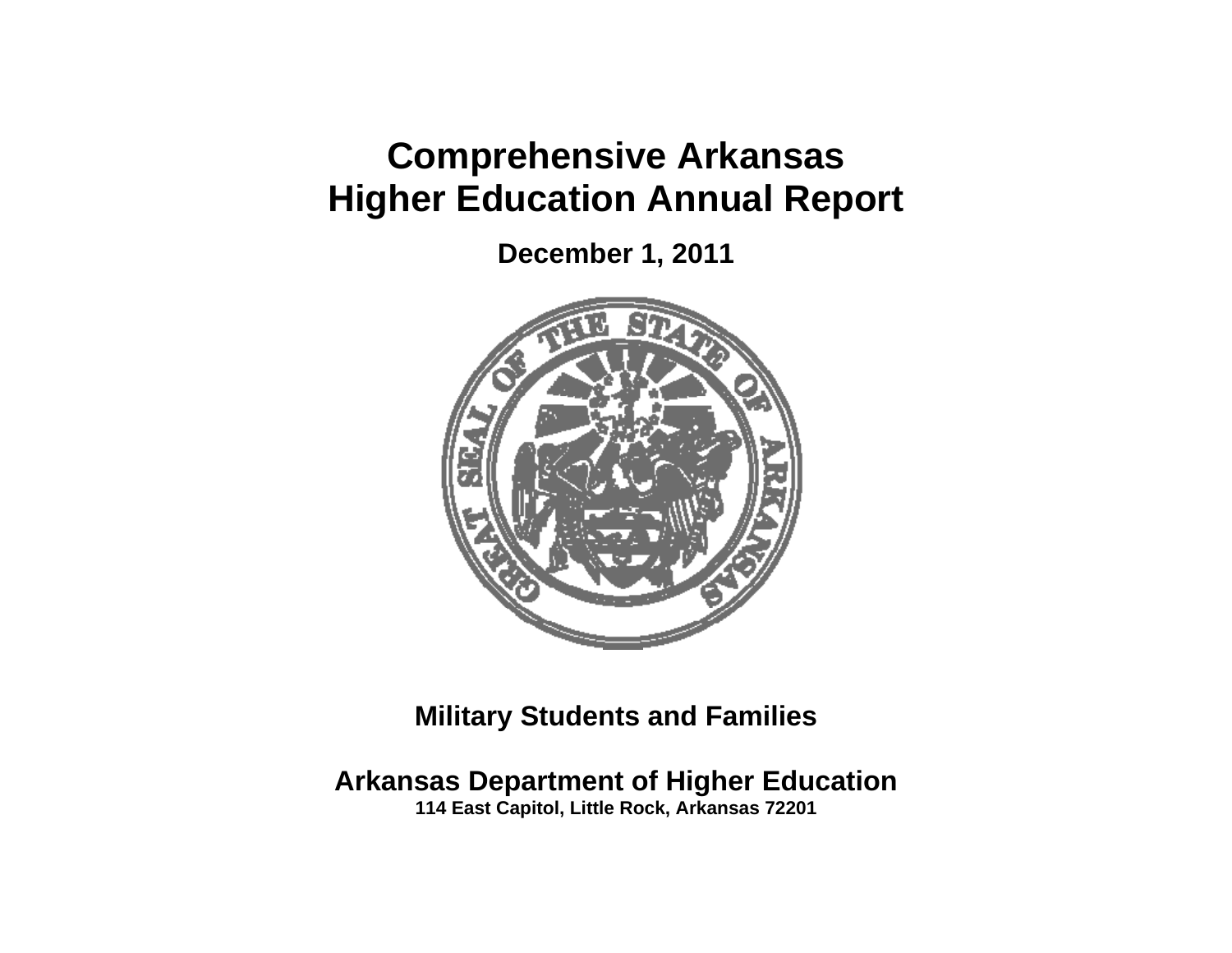## **Annual Fiscal Year Report on Type and Amount of Compensatory Options Awarded to Students Called into Military Service per Act 85 of 2005 For Academic Year 2011 (2010-2011)**

 $\overline{\phantom{0}}$ 

|                     |                         |                     |                               | Complete<br>Refund of<br>Tuition and<br><b>Genderal Fees</b>     | At Least One (1)<br>Year to<br>Complete<br>Course Work<br>after Student's<br>Deactivation | Free Tuition for<br>One (1)<br>Semester at the<br>Institution<br>where Student's<br>Attendance was<br>Interrupted | Amount of Proportionate Refund<br>of Room, Board, and Other Fees      |                     | Amount Student Received for<br>Repurchased Textbooks                   |                    |
|---------------------|-------------------------|---------------------|-------------------------------|------------------------------------------------------------------|-------------------------------------------------------------------------------------------|-------------------------------------------------------------------------------------------------------------------|-----------------------------------------------------------------------|---------------------|------------------------------------------------------------------------|--------------------|
| Academic<br>Year    | Inst.<br>Type           | Institution         | Student or<br>Spouse          | If this option<br>was<br>selected,<br>specify amount<br>refunded | If this option<br>was<br>selected,<br>specify Yes                                         | If this option<br>was<br>selected,<br>specify amount.                                                             | Did student rent<br>institutional<br>housing?<br>Specify Yes or<br>No | Amount of<br>Refund | Does institution<br>have repurchase<br>policy?<br>Specify Yes or<br>No | Amount<br>Refunded |
| 2011                |                         | ASUJ                | <b>STUDENT</b>                | 2,546.00                                                         | No                                                                                        |                                                                                                                   | $\frac{N}{N}$                                                         |                     | $\overline{N}$                                                         |                    |
| 2011                |                         | ATU<br>"ATU         | STUDENT                       | 2,954.00                                                         |                                                                                           |                                                                                                                   |                                                                       |                     | Yes                                                                    |                    |
| 2011                |                         |                     | STUDENT                       |                                                                  |                                                                                           | 2.700.00                                                                                                          | $\frac{1}{N}$                                                         |                     | Yes                                                                    |                    |
| 2011                |                         | <b>HSU</b>          | STUDENT                       |                                                                  |                                                                                           |                                                                                                                   |                                                                       |                     |                                                                        |                    |
| 2011<br>2011        |                         | <b>SAUM</b>         | <b>STUDENT</b>                |                                                                  |                                                                                           |                                                                                                                   |                                                                       |                     |                                                                        |                    |
|                     |                         | UAF                 | STÜDENT                       |                                                                  |                                                                                           | ,042.24                                                                                                           | No<br>No                                                              |                     | Yes<br>Yes                                                             |                    |
| 2011                |                         | <b>UAF</b>          | STUDENT                       | 1,353.48                                                         |                                                                                           |                                                                                                                   |                                                                       |                     |                                                                        |                    |
| 2011                |                         | UAF                 | <b>STUDENT</b>                | 782.73                                                           |                                                                                           |                                                                                                                   | $\frac{1}{N}$                                                         |                     | Yes                                                                    |                    |
| 2011                |                         | <b>UAFS</b>         | <b>STUDENT</b>                | 136.60                                                           |                                                                                           |                                                                                                                   |                                                                       |                     |                                                                        |                    |
| 2011                |                         | <b>UAFS</b><br>UAFS | <b>STUDENT</b>                | 546.20                                                           |                                                                                           |                                                                                                                   |                                                                       |                     |                                                                        |                    |
| 2011<br>2011        |                         | <b>UALR</b>         | STUDENT<br>STUDENT            | $\frac{546.20}{4,425.60}$                                        |                                                                                           |                                                                                                                   |                                                                       |                     |                                                                        |                    |
|                     |                         |                     | <b>STUDENT</b>                |                                                                  |                                                                                           |                                                                                                                   | No                                                                    |                     |                                                                        |                    |
| 2011                |                         | UAM<br>UAMS         |                               |                                                                  | Yes                                                                                       |                                                                                                                   |                                                                       |                     |                                                                        |                    |
| 2011<br>2011        |                         | UAPB                | STUDENT<br>STUDENT            |                                                                  |                                                                                           |                                                                                                                   |                                                                       |                     |                                                                        |                    |
| 2011                |                         | <b>UCA</b>          | <b>STUDENT</b>                |                                                                  |                                                                                           |                                                                                                                   |                                                                       |                     |                                                                        |                    |
| 2011                | 2                       | ANC                 | STUDENT                       |                                                                  |                                                                                           |                                                                                                                   |                                                                       |                     |                                                                        |                    |
| 2011                | $\overline{\mathbf{c}}$ | ASUB                | <b>STUDENT</b>                | 1,416.00                                                         |                                                                                           |                                                                                                                   |                                                                       |                     |                                                                        |                    |
| 2011                | 2                       | ASUB                | STUDENT                       | 1,266.00                                                         |                                                                                           |                                                                                                                   |                                                                       |                     |                                                                        |                    |
| 2011                | 2                       |                     | STUDENT                       |                                                                  |                                                                                           | 582.00                                                                                                            |                                                                       |                     |                                                                        |                    |
| $\frac{2011}{2011}$ |                         | <b>ASUMH</b>        | STUDENT                       |                                                                  |                                                                                           |                                                                                                                   |                                                                       |                     |                                                                        |                    |
| 2011                | 2                       | <b>BRTC</b>         | STUDENT                       |                                                                  |                                                                                           |                                                                                                                   |                                                                       |                     |                                                                        |                    |
| 2011                | 2                       | CCCUA               | STUDENT                       |                                                                  |                                                                                           |                                                                                                                   |                                                                       |                     |                                                                        |                    |
| 2011                |                         | COTO                | STUDENT                       |                                                                  |                                                                                           |                                                                                                                   |                                                                       |                     |                                                                        |                    |
| 2011                | $\frac{2}{2}$           | EACC                | <b>STUDENT</b>                |                                                                  |                                                                                           | 762.00                                                                                                            |                                                                       |                     |                                                                        |                    |
| 2011                | 2                       | <b>MSCC</b>         | <b>STUDENT</b>                |                                                                  |                                                                                           | 1.080.00                                                                                                          | No                                                                    |                     | No                                                                     |                    |
| 2011                | 2                       | NAC                 | <b>STUDENT</b>                |                                                                  |                                                                                           |                                                                                                                   |                                                                       |                     |                                                                        |                    |
| 2011<br>2011        |                         | NPCC                | STUDENT                       |                                                                  |                                                                                           |                                                                                                                   |                                                                       |                     |                                                                        |                    |
|                     | $\overline{2}$          | NWACC               | STUDENT                       | 385.00                                                           |                                                                                           | 385.00                                                                                                            | <b>No</b>                                                             |                     | Yes                                                                    | 80.00              |
| 2011                | $\overline{2}$          |                     | <b>STUDENT</b>                |                                                                  |                                                                                           |                                                                                                                   |                                                                       |                     |                                                                        |                    |
| 2011<br>2011        | 2                       | OZC<br>PCCUA<br>PTC | STUDENT                       |                                                                  |                                                                                           |                                                                                                                   |                                                                       |                     |                                                                        |                    |
|                     | $\overline{2}$          |                     | STUDENT                       |                                                                  |                                                                                           |                                                                                                                   |                                                                       |                     |                                                                        |                    |
| 2011                |                         | RMCC                | STUDENT                       |                                                                  |                                                                                           |                                                                                                                   |                                                                       |                     |                                                                        |                    |
| 2011                | 2                       | SACC                | <b>STUDENT</b>                |                                                                  |                                                                                           |                                                                                                                   |                                                                       |                     |                                                                        |                    |
| 2011                | 2                       | SAUT<br>SEAC        | STUDENT<br>STUDENT<br>STUDENT |                                                                  |                                                                                           |                                                                                                                   |                                                                       |                     |                                                                        |                    |
| 2011                | 2                       | UACCB               |                               |                                                                  |                                                                                           |                                                                                                                   |                                                                       |                     |                                                                        |                    |
| 2011<br>2011        | $\mathcal{P}$           | <b>UACCH</b>        | STUDENT                       |                                                                  |                                                                                           |                                                                                                                   |                                                                       |                     |                                                                        |                    |
| 2011                | 2                       | <b>UACCM</b>        | <b>STUDENT</b>                |                                                                  |                                                                                           |                                                                                                                   | No                                                                    |                     | Yes                                                                    |                    |
|                     |                         |                     |                               | 16,357.81                                                        |                                                                                           | 8,551.24                                                                                                          |                                                                       | $\blacksquare$      |                                                                        | 80.00              |
|                     |                         |                     |                               |                                                                  |                                                                                           |                                                                                                                   |                                                                       |                     |                                                                        |                    |